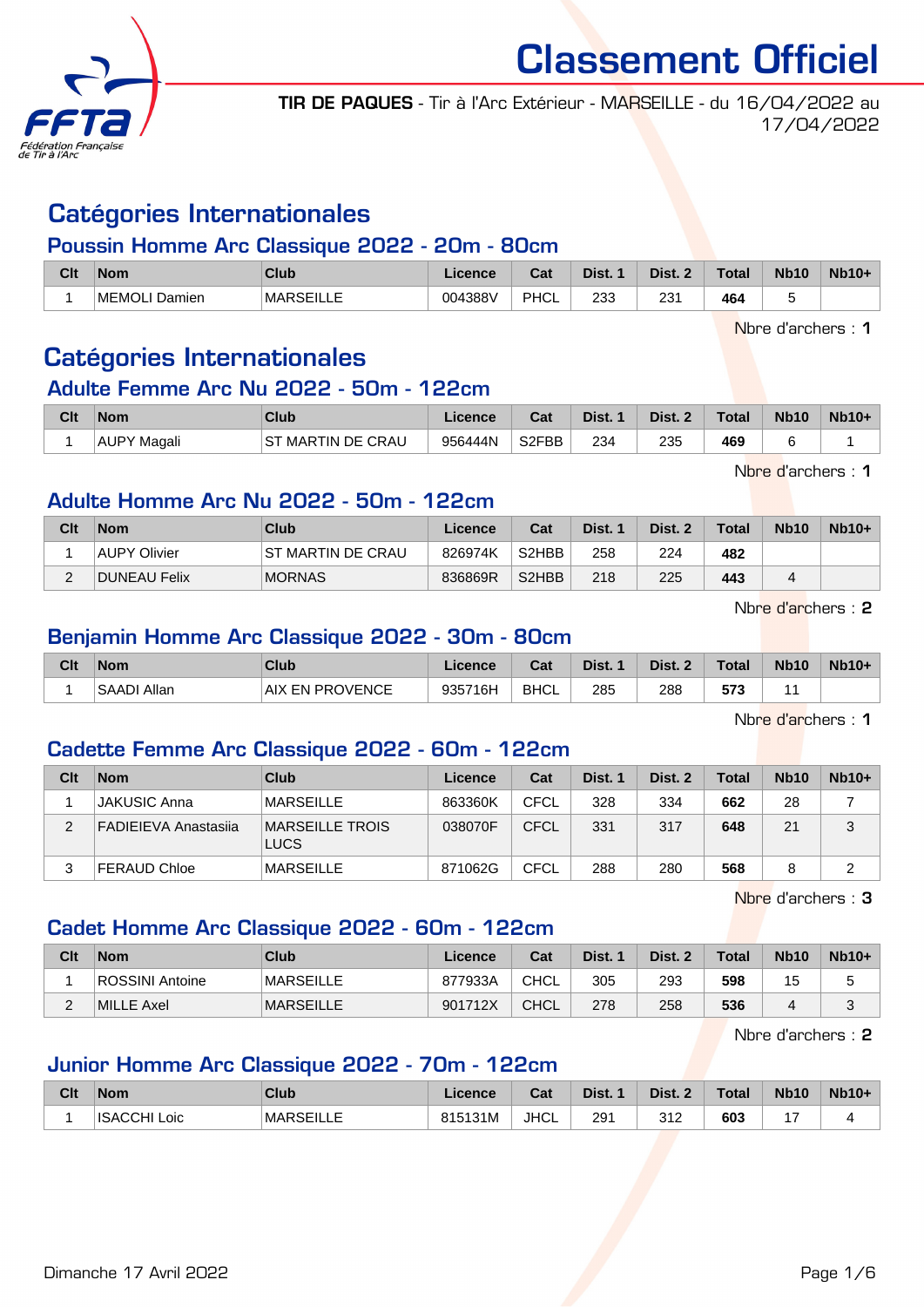

TIR DE PAQUES - Tir à l'Arc Extérieur - MARSEILLE - du 16/04/2022 au 17/04/2022

### Junior Homme Arc Classique 2022 - 70m - 122cm (Suite)

| Clt | <b>Nom</b>                     | Club         | Licence | <b>Cot</b><br>⊍aι | Dist.         | Dist.         | <b>Total</b> | <b>Nb10</b> | $Nb10+$ |
|-----|--------------------------------|--------------|---------|-------------------|---------------|---------------|--------------|-------------|---------|
| -   | <b>ITE</b><br>Alexandre<br>--- | MAR<br>----- | 927646L | <b>JHCL</b>       | 252<br>$\sim$ | 267<br>$\sim$ | 519          |             |         |

Nbre d'archers : 2

## Senior 1 Femme Arc Classique 2022 - 70m - 122cm

| Clt | <b>Nom</b>      | Club       | .icence | r.,<br>⊍d⊾ | Dist. | Dist. | <b>Total</b> | <b>Nb10</b> | $Nb10+$ |
|-----|-----------------|------------|---------|------------|-------|-------|--------------|-------------|---------|
|     | FIALON Sandrine | <b>BOE</b> | 803111X | S1FCL      | 290   | 285   | 575          |             |         |

Nbre d'archers : 1

## Senior 1 Homme Arc Classique 2022 - 70m - 122cm

| Clt | <b>Nom</b>   | Club               | Licence | Cat                | Dist. 1 | Dist. 2 | <b>Total</b> | <b>Nb10</b> | $Nb10+$ |
|-----|--------------|--------------------|---------|--------------------|---------|---------|--------------|-------------|---------|
|     | PELLEN Brice | <b>MARSEILLE</b>   | 774678S | S <sub>1</sub> HCL | 266     | 282     | 548          | 10          |         |
|     | MOULIN Louis | IST MARTIN DE CRAU | 718453C | S1HCL              | 264     | 272     | 536          | 6           | $\sim$  |

Nbre d'archers : 2

## Senior 2 Femme Arc Classique 2022 - 70m - 122cm

| Clt | <b>Nom</b>             | Club             | Licence | Cat                | Dist. 1 | Dist. 2 | Total | <b>Nb10</b> | $Nb10+$ |
|-----|------------------------|------------------|---------|--------------------|---------|---------|-------|-------------|---------|
|     | <b>BLOCH Emily</b>     | MARSEILLE        | 339924H | S <sub>2</sub> FCL | 286     | 286     | 572   | 15          | 6       |
|     | <b>CAZALS Karine</b>   | <b>MARIGNANE</b> | 049779H | S <sub>2</sub> FCL | 276     | 258     | 534   | 2           |         |
| 3   | <b>DUNEAU Brigitte</b> | <b>MORNAS</b>    | 836872U | S <sub>2</sub> FCL | 239     | 258     | 497   | 6           | 3       |
| 4   | <b>TEPFER Jocelyne</b> | <b>MARSEILLE</b> | 967645N | S <sub>2</sub> FCL | 246     | 247     | 493   | っ           |         |

Nbre d'archers : 4

# Senior 2 Homme Arc Classique 2022 - 70m - 122cm

| Clt | <b>Nom</b>                 | Club                           | Licence | Cat                | Dist. 1 | Dist. 2 | Total | <b>Nb10</b> | $Nb10+$ |
|-----|----------------------------|--------------------------------|---------|--------------------|---------|---------|-------|-------------|---------|
|     | <b>APOSTOLAKIS Olivier</b> | <b>MARSEILLE</b>               | 855578B | S <sub>2</sub> HCL | 292     | 270     | 562   | 11          | 3       |
| 2   | <b>JURZYNSKI Benoit</b>    | MARSEILLE TROIS<br><b>LUCS</b> | 008861G | S <sub>2</sub> HCL | 273     | 287     | 560   | 9           |         |
| 3   | MELLEC Fabrice             | <b>MORNAS</b>                  | 957966T | S <sub>2</sub> HCL | 277     | 278     | 555   | 3           |         |
| 4   | <b>COQUEREL Yoann</b>      | <b>MARSEILLE</b>               | 990250J | S <sub>2</sub> HCL | 255     | 260     | 515   | 3           |         |

Nbre d'archers : 4

## Senior 3 Homme Arc Classique 2022 - 60m - 122cm

| Clt | <b>Nom</b>           | Club              | Licence | Cat   | Dist. 1 | Dist. 2 | Total | <b>Nb10</b> | $Nb10+$ |
|-----|----------------------|-------------------|---------|-------|---------|---------|-------|-------------|---------|
|     | DAHMAN Nordine       | <b>LORGUES</b>    | 912538P | S3HCL | 268     | 278     | 546   |             |         |
| 2   | <b>BAY Marcel</b>    | <b>PELISSANNE</b> | 432721Z | S3HCL | 272     | 265     | 537   | 8           | 4       |
| 3   | <b>JULLIEN Denis</b> | <b>OLLIOULES</b>  | 910581M | S3HCL | 266     | 258     | 524   | 5           | 2       |
| 4   | MOULIN Raymond       | ST MARTIN DE CRAU | 787729C | S3HCL | 247     | 237     | 484   | 6           | 3       |

Nbre d'archers : 4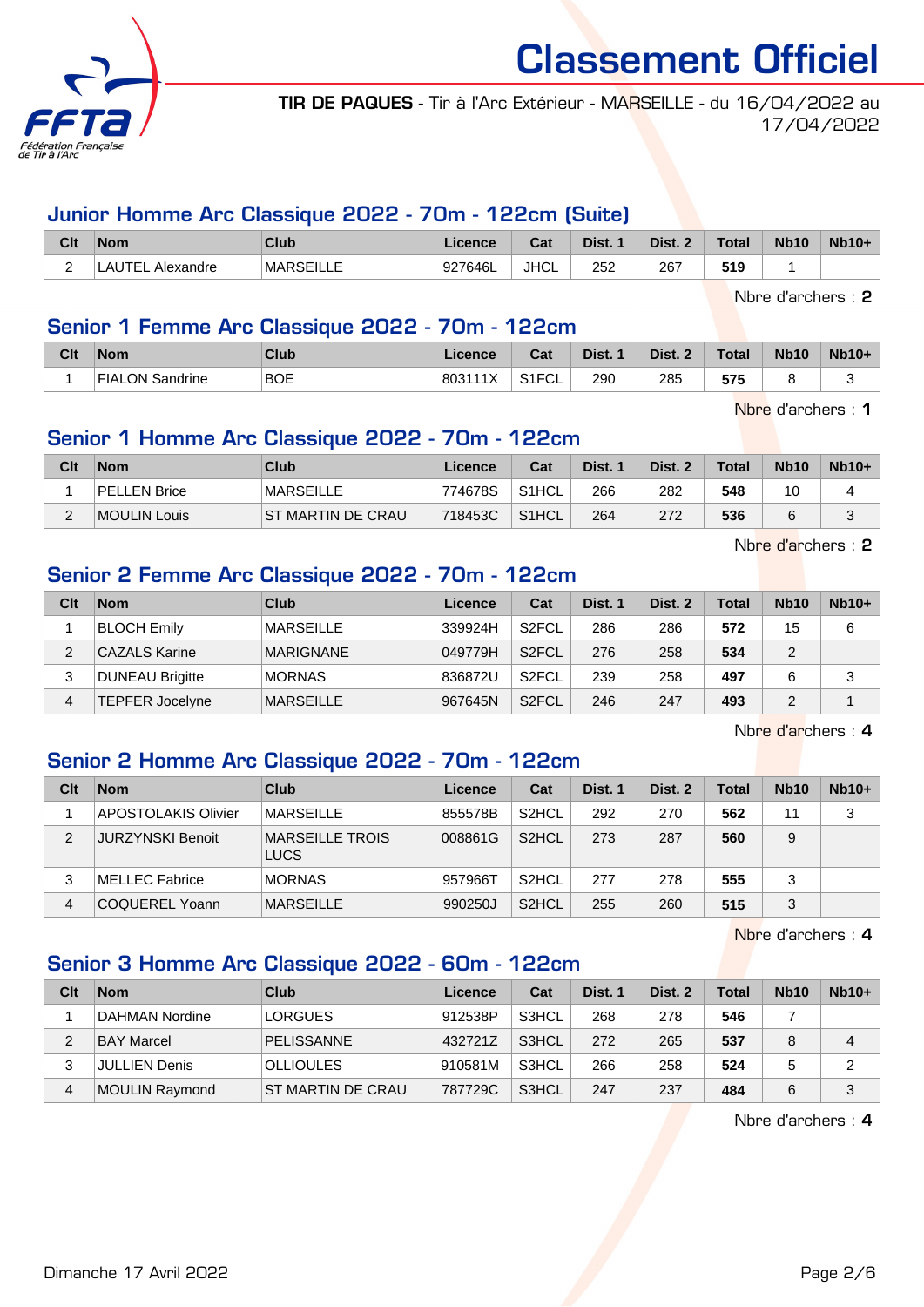

TIR DE PAQUES - Tir à l'Arc Extérieur - MARSEILLE - du 16/04/2022 au 17/04/2022

### Senior 1 Homme Arc à Poulies 2022 - 50m - 80cm

| Clt | <b>Nom</b>                    | Club          | Licence | Cat                | Dist. | Dist. 2 | <b>Total</b> | <b>Nb10</b>           | <b>Nb10+</b> |
|-----|-------------------------------|---------------|---------|--------------------|-------|---------|--------------|-----------------------|--------------|
|     | <b>EYMARD</b><br>Loic<br>۰ سا | <b>MORNAS</b> | 750025V | S <sub>1</sub> HCO | 326   | 322     | 648          | 1 <sup>C</sup><br>-si |              |

Nbre d'archers : 1

# Catégories Nationales

### Benjamin Homme Arc Classique 2022 - 20m - 80cm

| Clt | <b>Nom</b>                 | Club                      | <b>Licence</b> | Cat         | Dist. | Dist. | <b>Total</b> | <b>Nb10</b> | $Nb10+$ |
|-----|----------------------------|---------------------------|----------------|-------------|-------|-------|--------------|-------------|---------|
|     | <b>BONNET Til</b><br>Timeo | <b>PROVENCE</b><br>AIX EN | 979320D        | <b>BHCL</b> | 25'   | 243   | 494          |             |         |

Nbre d'archers : 1

## Junior Femme Arc Classique 2022 - 50m - 122cm

| Clt | <b>Nom</b>          | <b>Club</b>                  | <b>Licence</b> | Cat        | Dist. | Dist. | <b>Total</b> | <b>Nb10</b> | $Nb10+$ |
|-----|---------------------|------------------------------|----------------|------------|-------|-------|--------------|-------------|---------|
|     | GAILL<br>LARD Marie | <b>PROVENCE</b><br>AIX<br>EN | 886632F        | JFC'<br>◡∟ | 305   | 292   | 597          | .           |         |

Nbre d'archers : 1

## Senior 1 Femme Arc Classique 2022 - 50m - 122cm

| Clt | <b>Nom</b>                        | Club                   | Licence | Cat                | Dist. 1 | Dist. 2 | <b>Total</b> | <b>Nb10</b> | $Nb10+$ |
|-----|-----------------------------------|------------------------|---------|--------------------|---------|---------|--------------|-------------|---------|
|     | MORISCOT Aurore                   | <b>AIX EN PROVENCE</b> | 849276B | S1FCL              | 309     | 295     | 604          | 4.          |         |
|     | <b>'LETQUIMOUNIN'</b><br>Charlene | <b>MARSEILLE</b>       | 716651U | S <sub>1</sub> FCL | 261     | 241     | 502          |             |         |

Nbre d'archers : 2

## Senior 1 Homme Arc Classique 2022 - 50m - 122cm

| Clt | <b>Nom</b>              | Club             | Licence | <b>Cost</b><br>⊍aι | Dist. | Dist. 2 | <b>Total</b> | <b>Nb10</b> | $Nb10+$ |
|-----|-------------------------|------------------|---------|--------------------|-------|---------|--------------|-------------|---------|
|     | Olivier<br><b>IMBER</b> | <b>OLLIOULES</b> | 013800A | S <sub>1</sub> HCL | 264   | 251     | 515          |             |         |

Nbre d'archers : 1

## Senior 2 Femme Arc Classique 2022 - 50m - 122cm

| Clt | <b>Nom</b>                | Club             | Licence | Cat                | Dist. 1 | Dist. 2 | Total | <b>Nb10</b> | $Nb10+$ |
|-----|---------------------------|------------------|---------|--------------------|---------|---------|-------|-------------|---------|
|     | <b>FRANCOIS Stephanie</b> | <b>TOULON</b>    | 875826K | S <sub>2</sub> FCL | 288     | 303     | 591   | 44          |         |
| ົ   | LAMARE Christine          | <b>MARSEILLE</b> | 661237L | S <sub>2</sub> FCL | 295     | 296     | 591   |             | ົ       |
| ົ   | <b>CATILLON Marlene</b>   | <b>MORNAS</b>    | 000545T | S <sub>2</sub> FCL | 220     | 253     | 473   |             |         |

Nbre d'archers : 3

# Senior 2 Homme Arc Classique 2022 - 50m - 122cm

| Clt | <b>Nom</b>              | Club                    | Licence | Cat                | Dist. 1 | Dist. 2 | Total | <b>Nb10</b> | $Nb10+$ |
|-----|-------------------------|-------------------------|---------|--------------------|---------|---------|-------|-------------|---------|
|     | <b>HAMACHER Olivier</b> | AIX EN PROVENCE         | 975042D | S <sub>2</sub> HCL | 316     | 315     | 631   | 20          | 9       |
| ◠   | <b>JURZYNSKI Benoit</b> | MARSEILLE TROIS<br>LUCS | 008861G | S <sub>2</sub> HCL | 312     | 316     | 628   | 13          | 8       |
|     | <b>GEORGE Patrick</b>   | MARSEILLE               | 762266A | S <sub>2</sub> HCL | 311     | 303     | 614   | 14          | 4       |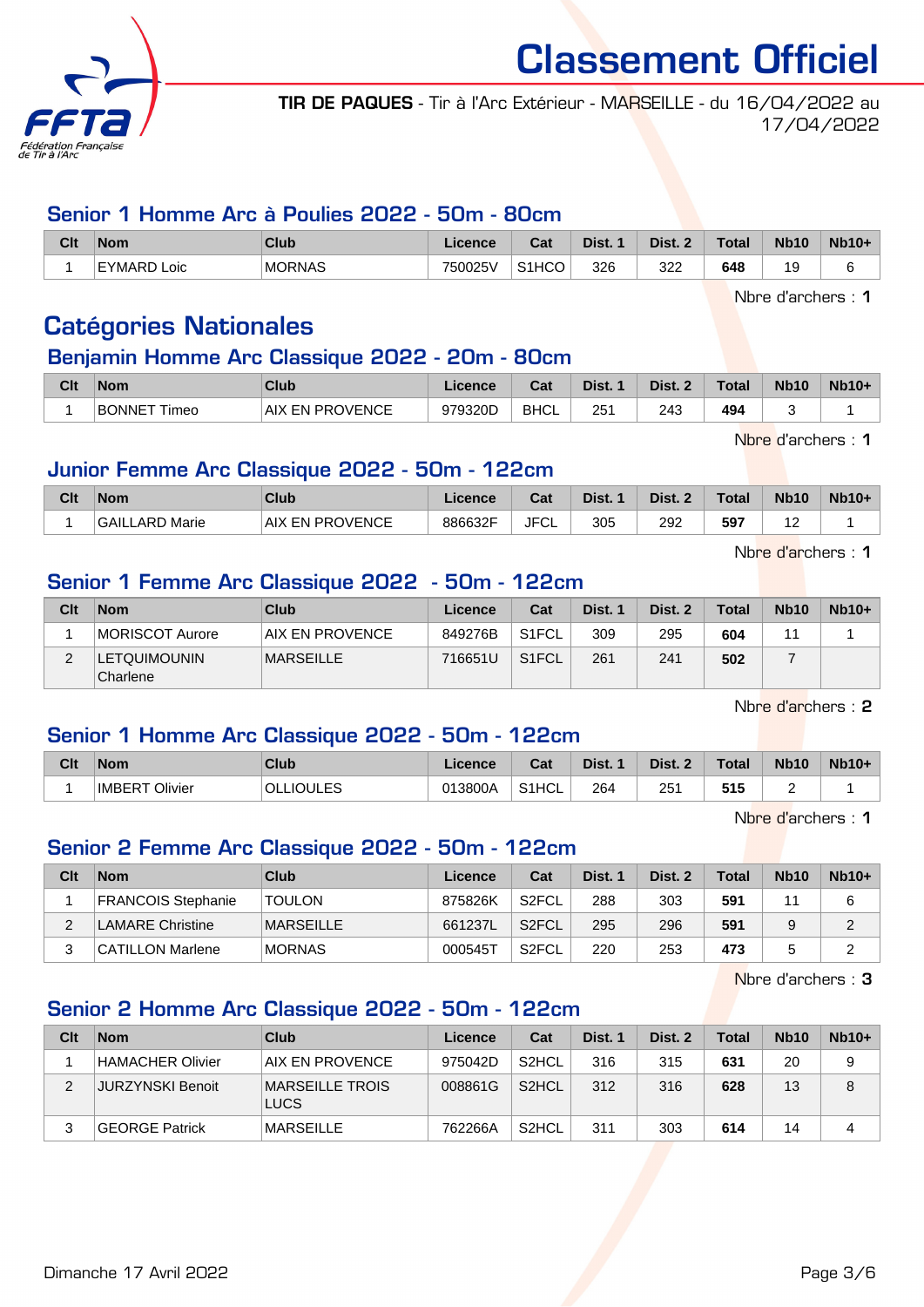

TIR DE PAQUES - Tir à l'Arc Extérieur - MARSEILLE - du 16/04/2022 au 17/04/2022

## Senior 2 Homme Arc Classique 2022 - 50m - 122cm (Suite)

| Clt | <b>Nom</b>                       | Club                           | Licence | Cat                | Dist. 1 | Dist. 2 | Total | <b>Nb10</b>    | $Nb10+$ |
|-----|----------------------------------|--------------------------------|---------|--------------------|---------|---------|-------|----------------|---------|
| 4   | <b>PONCET Eric</b>               | <b>GEMENOS</b>                 | 951296T | S <sub>2</sub> HCL | 298     | 288     | 586   | 12             |         |
| 5   | <b>BOUCHER DALGALIAN</b><br>Eric | <b>MARSEILLE TROIS</b><br>LUCS | 946967M | S <sub>2</sub> HCL | 283     | 291     | 574   | 8              | 4       |
| 6   | <b>FRANCOIS Marc</b>             | <b>TOULON</b>                  | 973580P | S <sub>2</sub> HCL | 265     | 218     | 483   | $\overline{c}$ |         |
| 7   | <b>MEMOLI</b> Laurent            | <b>MARSEILLE</b>               | 004382N | S <sub>2</sub> HCL | 244     | 232     | 476   |                | 1       |
| 8   | LELONG Gregory                   | <b>GEMENOS</b>                 | 940545G | S <sub>2</sub> HCL | 210     | 202     | 412   | 5              |         |
| 9   | <b>ALONSO Christophe</b>         | <b>MARSEILLE</b>               | 987314T | S <sub>2</sub> HCL | 193     | 207     | 400   |                |         |

Nbre d'archers : 9

## Senior 3 Femme Arc Classique 2022 - 50m - 122cm

| Clt | Nom                 | Club                   | <b>Licence</b> | <b>Table</b><br>ખ્વા | Dist. | Dist. | Total | <b>Nb10</b> | $Nb10+$ |
|-----|---------------------|------------------------|----------------|----------------------|-------|-------|-------|-------------|---------|
|     | MORISCOT Rose-Marie | <b>AIX EN PROVENCE</b> | 849279E        | S3FCL                | 267   | 27'   | 538   | 10<br>J     |         |

Nbre d'archers : 1

## Senior 3 Homme Arc Classique 2022 - 50m - 122cm

| Clt | <b>Nom</b>              | Club                           | Licence | Cat   | Dist. 1 | Dist. 2 | <b>Total</b> | <b>Nb10</b> | $Nb10+$ |
|-----|-------------------------|--------------------------------|---------|-------|---------|---------|--------------|-------------|---------|
|     | PIRARD Bruno            | <b>GEMENOS</b>                 | 002229Y | S3HCL | 301     | 289     | 590          | 11          |         |
| 2   | <b>PERRIGUEY Claude</b> | MARSEILLE TROIS<br><b>LUCS</b> | 838173H | S3HCL | 261     | 237     | 498          | 8           | 3       |
|     | ARLAUD Jean Pierre      | <b>MARSEILLE TROIS</b><br>LUCS | 071184Z | S3HCL | 188     | 190     | 378          |             |         |

Nbre d'archers : 3

## Senior 1 Homme Arc à Poulies 2022 - 50m - 122cm

| Clt | <b>Nom</b>                     | Club              | Licence | ่ ี่ ี่ ่า ่<br>⊍ન | Dist. | Dist. | <b>Total</b> | <b>Nb10</b>        | $Nb10+$ |
|-----|--------------------------------|-------------------|---------|--------------------|-------|-------|--------------|--------------------|---------|
|     | $\blacksquare$ PINEL<br>Fabien | <b>IMARSEILLE</b> | 662025T | S <sub>1</sub> HCO | 319   | 310   | 629          | $\sim$<br><u>_</u> | -       |

Nbre d'archers : 1

### Senior 2 Homme Arc à Poulies 2022 - 50m - 122cm

| Clt | <b>Nom</b>               | Club                     | Licence | Cat                | Dist. 1 | Dist. 2 | Total | <b>Nb10</b> | $Nb10+$ |
|-----|--------------------------|--------------------------|---------|--------------------|---------|---------|-------|-------------|---------|
|     | <b>IDESVERNOIS Eric</b>  | <b>SALON DE PROVENCE</b> | 310823B | S <sub>2</sub> HCO | 355     | 350     | 705   | 57          | 24      |
|     | <b>BABOU Eric</b>        | LA GARDE                 | 332237C | S <sub>2</sub> HCO | 338     | 342     | 680   | 42          | 18      |
|     | <b>BROCHART Philippe</b> | SANARY                   | 767011H | S <sub>2</sub> HCO | 339     | 341     | 680   | 37          | 16      |

Nbre d'archers : 3

## Senior 3 Homme Arc à Poulies 2022 - 50m - 122cm

| Clt | <b>Nom</b>        | Club             | Licence | <b>Column</b><br>⊍⊌ | Dist. | Dist. | <b>Total</b> | <b>Nb10</b>   | $Nb10+$ |
|-----|-------------------|------------------|---------|---------------------|-------|-------|--------------|---------------|---------|
|     | <b>RUIZ Serge</b> | <b>MARSEILLE</b> | 084704V | S3HCO               | 339   | 339   | 678          | $\sim$<br>ູບເ |         |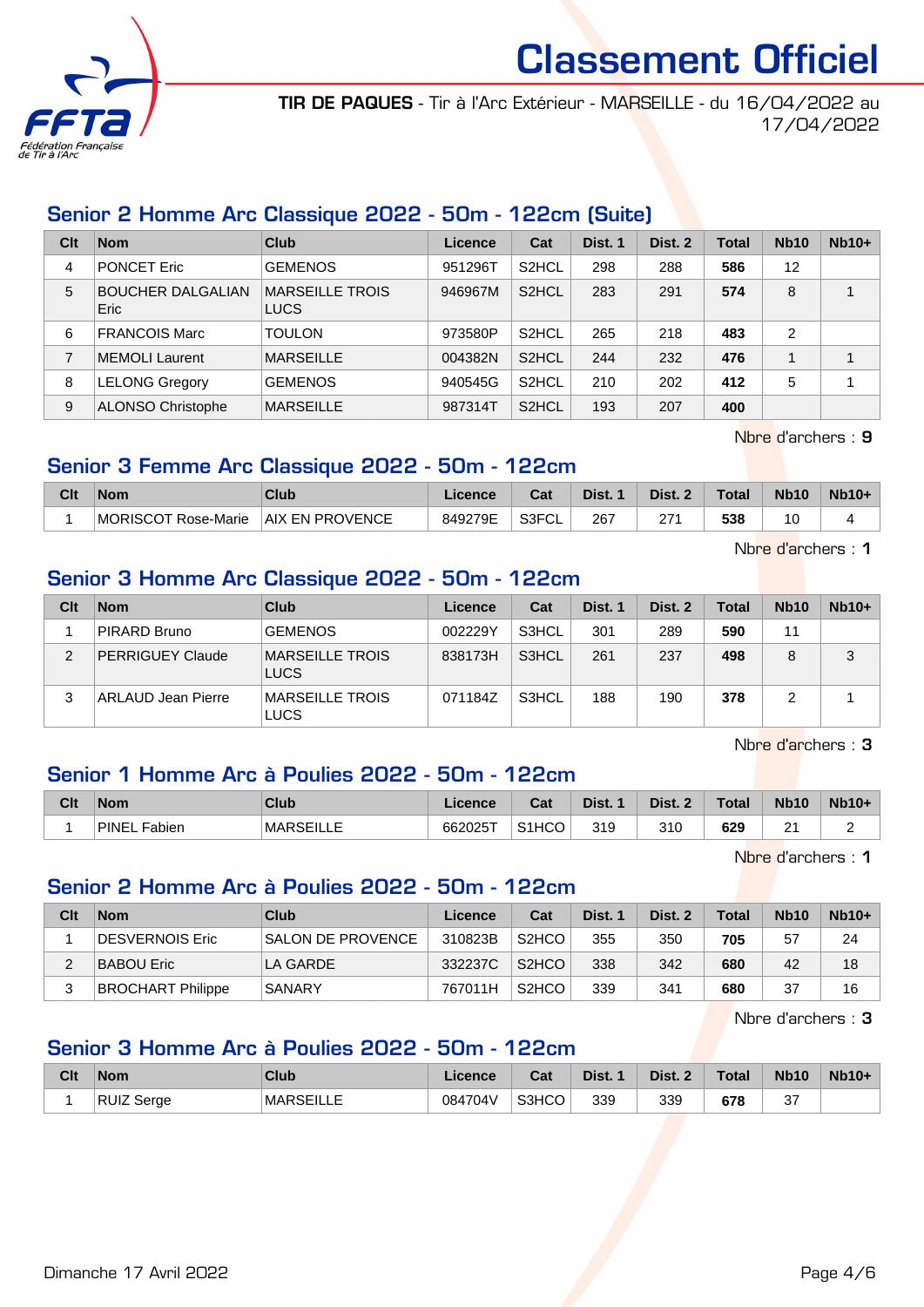

TIR DE PAQUES - Tir à l'Arc Extérieur - MARSEILLE - du 16/04/2022 au 17/04/2022

## Senior 3 Homme Arc à Poulies 2022 - 50m - 122cm (Suite)

| Clt | <b>Nom</b>     | Club          | Licence | Cat   | Dist. 1 | Dist. 2 | Total | <b>Nb10</b> | $Nb10+$ |
|-----|----------------|---------------|---------|-------|---------|---------|-------|-------------|---------|
| _   | PALMIERI Serge | <b>ISTRES</b> | 721114V | S3HCO | 317     | 322     | 639   | 23          |         |

Nbre d'archers : 2

# Autres tirs

#### Adulte Femme Arc Nu 2022 - 50m - 122cm

| Tir   | <b>Nom</b>         | Club                 | Licence | Cat                | Dist. | Dist. | Total | <b>Nb10</b> | $Nb10+$ |
|-------|--------------------|----------------------|---------|--------------------|-------|-------|-------|-------------|---------|
| Tir 2 | <b>AUPY Magali</b> | MARTIN DE CRAU<br>ST | 956444N | S <sub>2</sub> FBB | 248   | 223   | A74   |             |         |

Nbre d'archers : 1

## Adulte Homme Arc Nu 2022 - 50m - 122cm

| <b>Tir</b> | <b>Nom</b>       | Club                        |         | r.,<br><b>val</b>  | Dist. | Dist. | <b>Total</b> | <b>Nb10</b> | $Nb10+$ |
|------------|------------------|-----------------------------|---------|--------------------|-------|-------|--------------|-------------|---------|
| Tir 2      | Olivier<br>.AUPY | MARTIN DE CRAU<br>cт<br>י כ | 826974K | S <sub>2</sub> HBB | 277   | 266   | 543          |             |         |

Nbre d'archers : 1

## Cadette Femme Arc Classique 2022 - 60m - 122cm

| <b>Tir</b> | <b>Nom</b>          | Club             | .icence | Cat         | Dist. | Dist. 2 | <b>Total</b> | <b>Nb10</b>  | $Nb10+$ |
|------------|---------------------|------------------|---------|-------------|-------|---------|--------------|--------------|---------|
| Tir 2      | <b>JAKUSIC Anna</b> | <b>MARSEILLE</b> | 863360K | CFCI<br>ิ∪∟ | 330   | 333     | 663          | $\sim$<br>۰o |         |

Nbre d'archers : 1

## Junior Homme Arc Classique 2022 - 70m - 122cm

| Tir            | <b>Nom</b>                           | Club             | Licence | $R_{\rm{eff}}$<br>sal | Dist. | Dist.     | Total | <b>Nb10</b> | $Nb10+$ |
|----------------|--------------------------------------|------------------|---------|-----------------------|-------|-----------|-------|-------------|---------|
| Tir.<br>-<br>- | τ⊏<br>$\Lambda$<br>Alexandre<br>__ _ | <b>MARSEILLE</b> | 927646L | <b>JHCL</b>           | 265   | 57.<br>21 | 536   |             |         |

Nhre d'archers : 1

# Senior 1 Homme Arc Classique 2022 - 70m - 122cm

| Tir      | <b>Nom</b>          | Club               | Licence | Cat                | Dist. 1 | Dist. 2 | Total | <b>Nb10</b> | $Nb10+$ |
|----------|---------------------|--------------------|---------|--------------------|---------|---------|-------|-------------|---------|
| Tir 2    | MOULIN Louis        | IST MARTIN DE CRAU | 718453C | S <sub>1</sub> HCL | 280     | 281     | 561   |             | ບ       |
| $T$ ir 3 | <b>PELLEN Brice</b> | <b>MARSEILLE</b>   | 774678S | S <sub>1</sub> HCL | 261     | 292     | 553   |             |         |
| Tir 2    | <b>PELLEN Brice</b> | IMARSEILLE         | 774678S | S <sub>1</sub> HCL | 264     | 280     | 544   |             | ▃       |

Nbre d'archers : 3

# Senior 2 Femme Arc Classique 2022 - 70m - 122cm

| Tir   | <b>Nom</b>         | Club             | Licence | Cat                | Dist. 1 | Dist. 2 | Total | <b>Nb10</b> | $Nb10+$        |
|-------|--------------------|------------------|---------|--------------------|---------|---------|-------|-------------|----------------|
| Tir 3 | <b>BLOCH Emily</b> | MARSEILLE        | 339924H | S <sub>2</sub> FCL | 277     | 304     | 581   | 5           |                |
| Tir 2 | <b>BLOCH Emily</b> | <b>MARSEILLE</b> | 339924H | S <sub>2</sub> FCL | 285     | 278     | 563   | 6           |                |
| Tir 2 | CAZALS Karine      | <b>MARIGNANE</b> | 049779H | S <sub>2</sub> FCL | 267     | 272     | 539   | 6           |                |
| Tir 3 | CAZALS Karine      | <b>MARIGNANE</b> | 049779H | S <sub>2</sub> FCL | 270     | 254     | 524   |             | $\overline{2}$ |

Nbre d'archers : 4